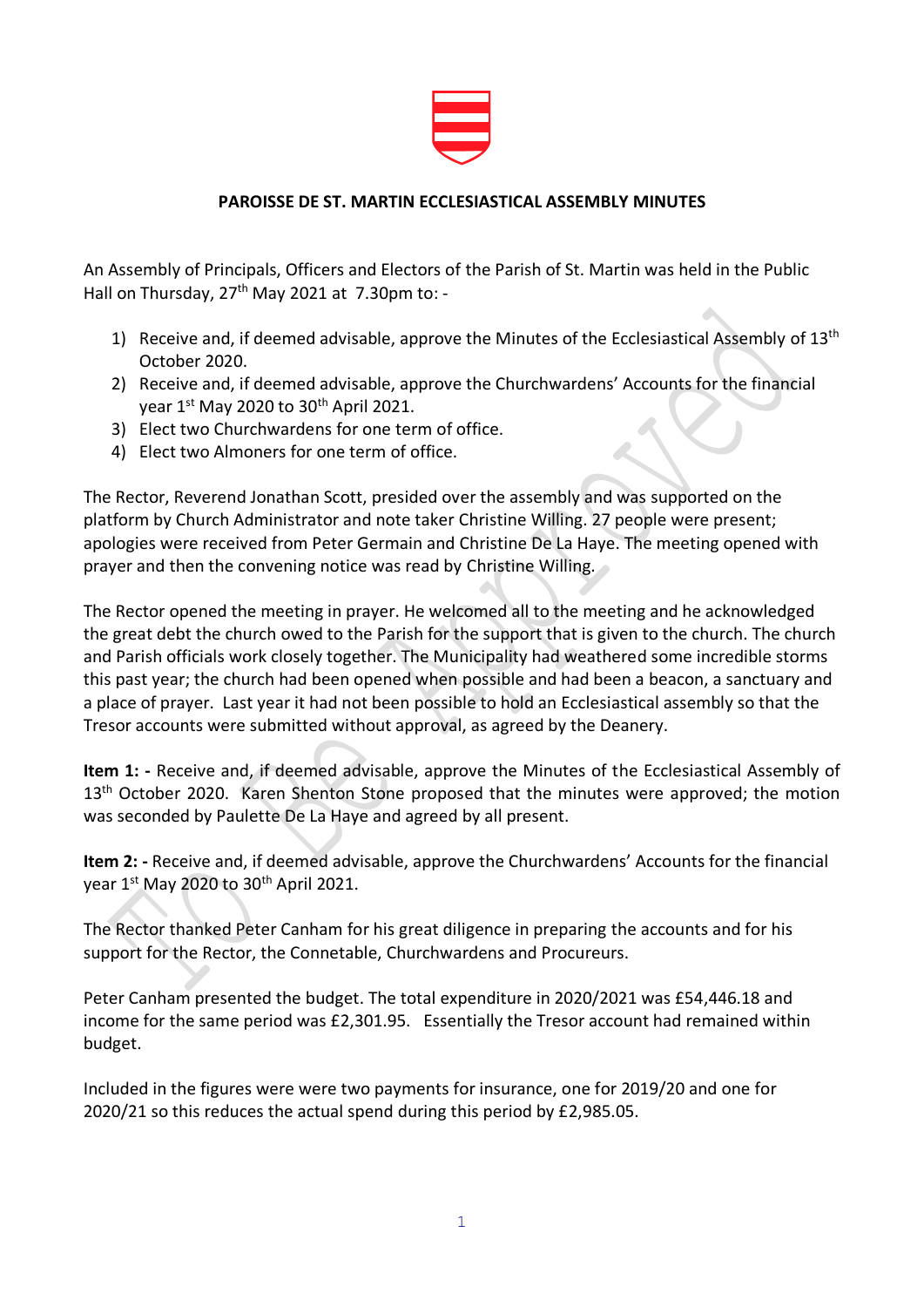Included is an expenditure of £800 on Legal and professional fees. This was paid to HLG associates who assisted with the preparation of the fiscal stimulus fund application, the result of which should be known in the near future.

£2,424 was spent on pre-digging a number of graves which it was anticipated might have been needed during the pandemic. In due course these will be sold and some of this expenditure will be recovered.

The Rector briefly outlined the bid of £540,000 that had been submitted for fiscal stimulus funding. It is in three parts:

- To renovate and reorder the church vestry. This project has already been passed by an Ecclesiastical Assembly. To put a toilet and wash basin in the church and make the vestry a more useable space.
- To replace the oil fired boiler with a more efficient and economic electric heating system.
- To treat the exterior of the church building with a product to stop water ingress. The building was last treated about 20 years ago and now needs renewing.

The process to set a budget for 2021/22 will begin at the Rates assembly which will be held in the next month.

Thelma Emberson proposed that the accounts approved; the motion was seconded by Lester Richardson and agreed by all present.

**Item 3: -** Elect two Churchwardens for one term of office.

Joan Richard proposed that Jackie Edwards be elected as Churchwarden. Since she had assumed the role last year she had proved herself capable and reliable. Since Jackie joined the church she had held many roles and she has a natural ability to work with children. During the pandemic she had remained in contact with the children who had attended S'Marteenies. She has supported the mission of the church, notably introducing the annual prayer walk. Jackie has a strong faith and is committed to the workings of St Martin's Church. Fiona Sangan seconded the proposal, she agreed with all that Joan had said and added her strong feeling that Jackie is the right person to carry out the role. The assembly agreed to the proposal nem.com.

Peter Searle proposed that Thelma Emberson be elected as Churchwarden. He said that he was delighted to support Thelma as a candidate for Churchwarden. She works diligently to ensure that everything needed is done. She has been a member of the church for 9 years, and had become an Almoner after three years, then a Church warden in 2018, she is safeguarding officer, covenants officer and takes an active part in all church rotas. Thelma's work load increased dramatically during the interregnum and with the work involved to appoint a new Rector. She carries out voluntary work in the Parish and, with her financial background is well placed to be a Churchwarden. The proposal was seconded by Jean Crosby who said Thelma is thoughtful, kind and approachable. Thelma had responded well to the challenges of the past year and will make an excellent Church warden. The assembly agreed to the proposal nem.com.

The Rector warned the two Church wardens to attend the Ecclesiastical Court on Saturday 19<sup>th</sup> June to take the Oath of Office.